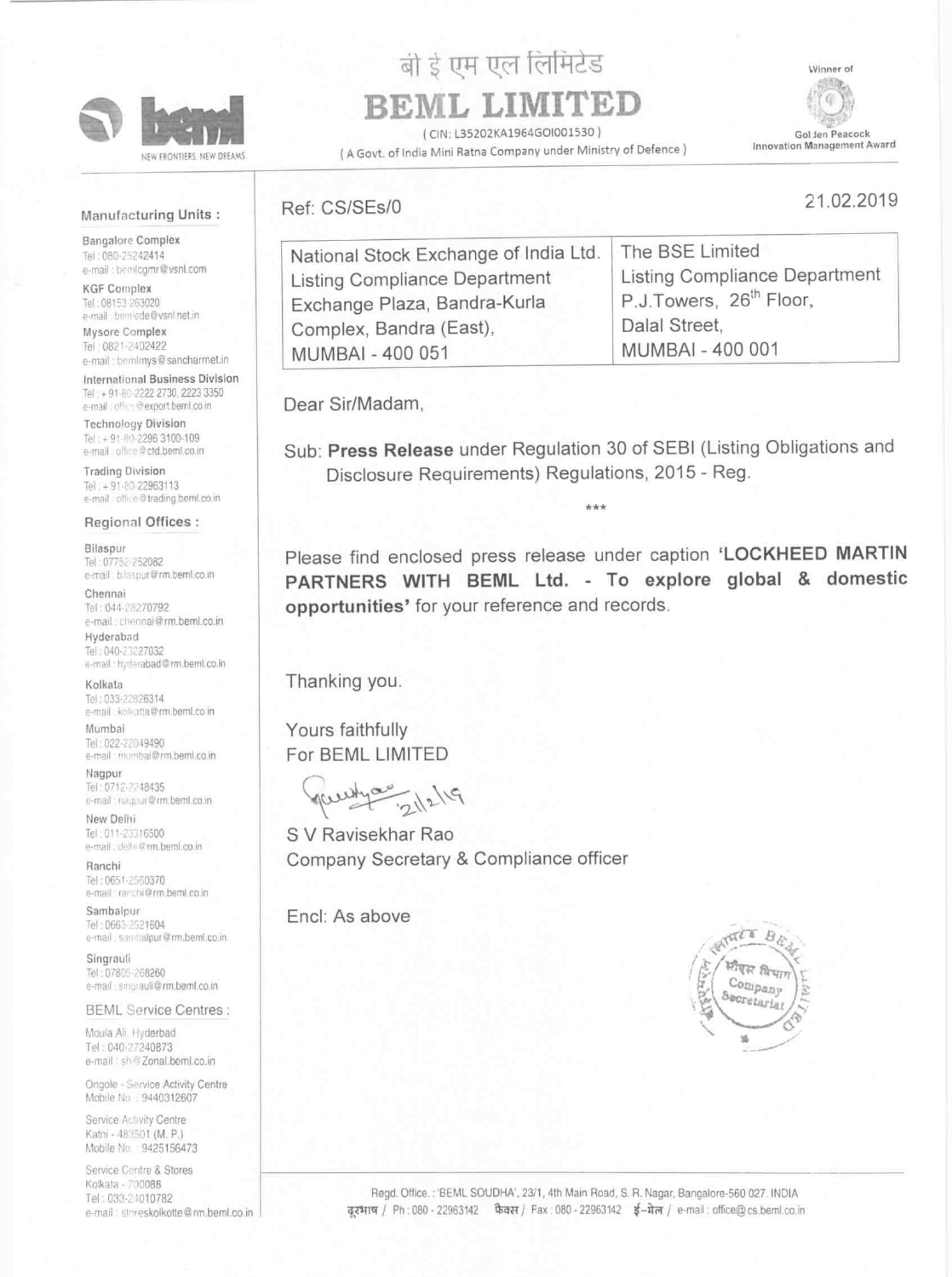

## LOCKHEED MARTIN PARTNERS WITH BEML Ltd.

# \*\*To explore global & domestic opportunities\*\*

BEML Ltd. <sup>a</sup> leading Public Sector Undertaking, under Ministry of Defence and US based Lockheed Martin Aeronautics Company, today signed <sup>a</sup> 'Certificate of Partnership' at the ongoing AERO INDIA 2019 at Bengaluru. This step opens up avenues for collaboration between the two companies to explore manufacturing of support equipment opportunities in aerospace.

The certificate of partnership was inked by Mr. Deepak Kumar Hota, Chairman & Managing Director, BEML and Dr. Vivek Lall, Vice President Business Development, Lockheed Martin Aeronautics Company, India.



The BEML Aerospace Division has the state-of-the-art manufacturing facilities such as Precision Machining, fabrication of exotic alloys. The Division boasts NABL accredited Metrology, testing and inspection facilities. Airborne sheet metal structure and is equipped with CNC router, Elasto form press, solutioning furnace and related assembly infrastructure.



BEML has designed and developed various ground handling and ground support equipmentfor the prestigious LCA 'Tejas'project. BEML also manufactures Aircraft Towing Tractor, Crash-fire Tender, Aero-bridges and intricate varieties of installation and removal equipment for usage in airports.